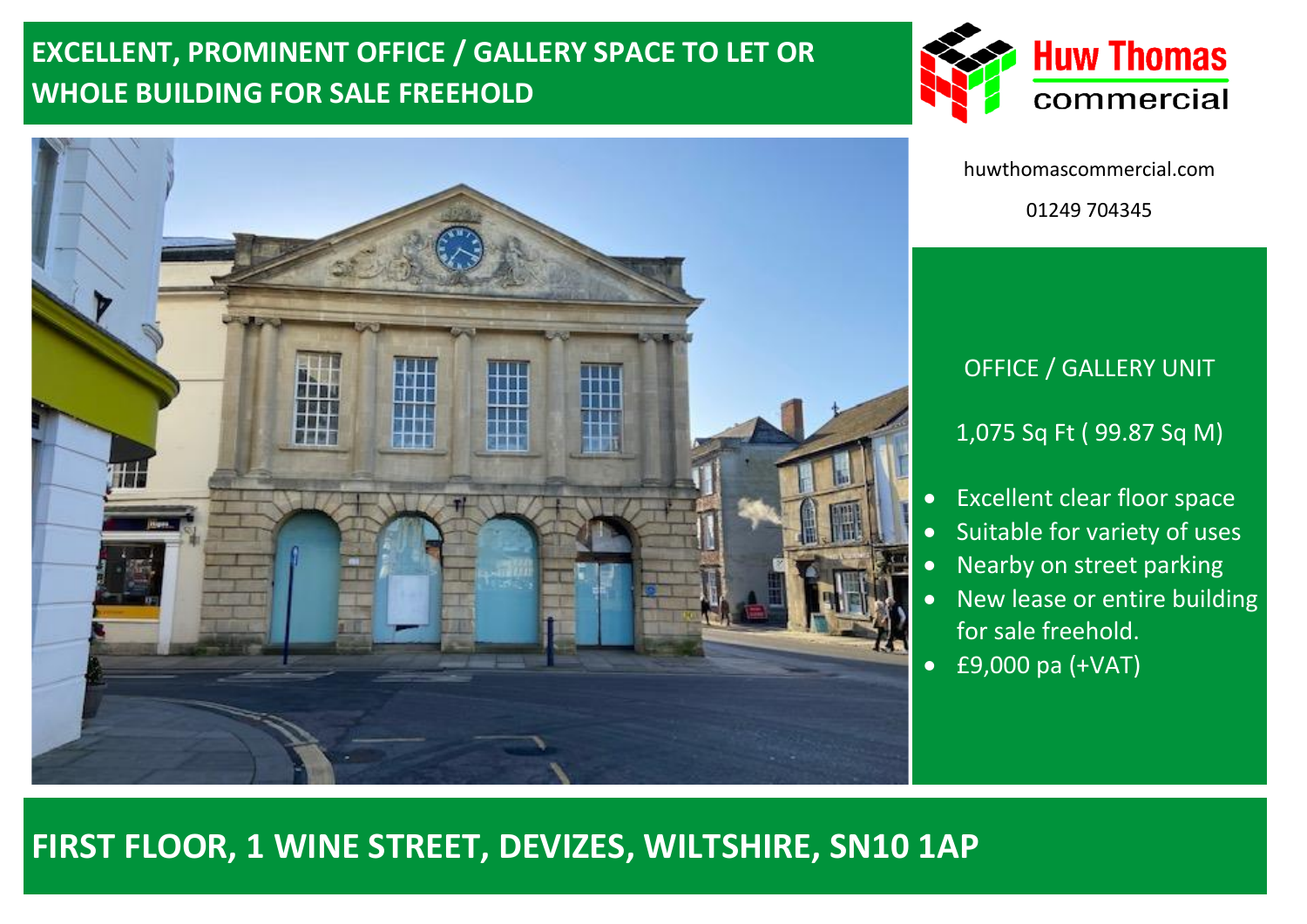#### **LOCATION**

Devizes is a busy market town located on the A361 giving access to Swindon approximately 18 miles to the north east; Chippenham approximately 11 miles to the north west and Marlborough approximately 9 miles to the east. To the south, Andover is approximately 32 miles south east via the A342 and Salisbury approximately 24 miles south via the A360.

1 Wine Street is an impressive Listed Building at the junction of Wine Street and St John Street in the town centre, a short distance from both the Market Place and The Brittox.

It is located near to many professional service occupiers including Nat West, Barclays and HSBC Banks; estate agents, and solicitors. It is also close to a number of food and drink outlets including The Silk Mercer (Wetherspoons); the popular Peppermill restaurant and the Bear Hotel.

There is nearby short term on-street parking and longer term parking available in the Market Place.



Entrance door on St John's Street

#### **DESCRIPTION**

The self-contained first floor of the property is accessed via wooden double doors on St John's Street, providing access to a staircase leading to the first floor.

On the first floor landing are a small kitchen area, a storeroom and a single toilet.

The main first floor space is a large open plan dual aspect room with large windows overlooking the Market Place, providing excellent natural lighting. The room has carpet floor covering and spot lights fitted. New electric heating will be installed by the Landlord prior to any letting.



Main clear space

A steel spiral staircase leads to a mezzanine area overlooking the main space.



Mezzanine floor